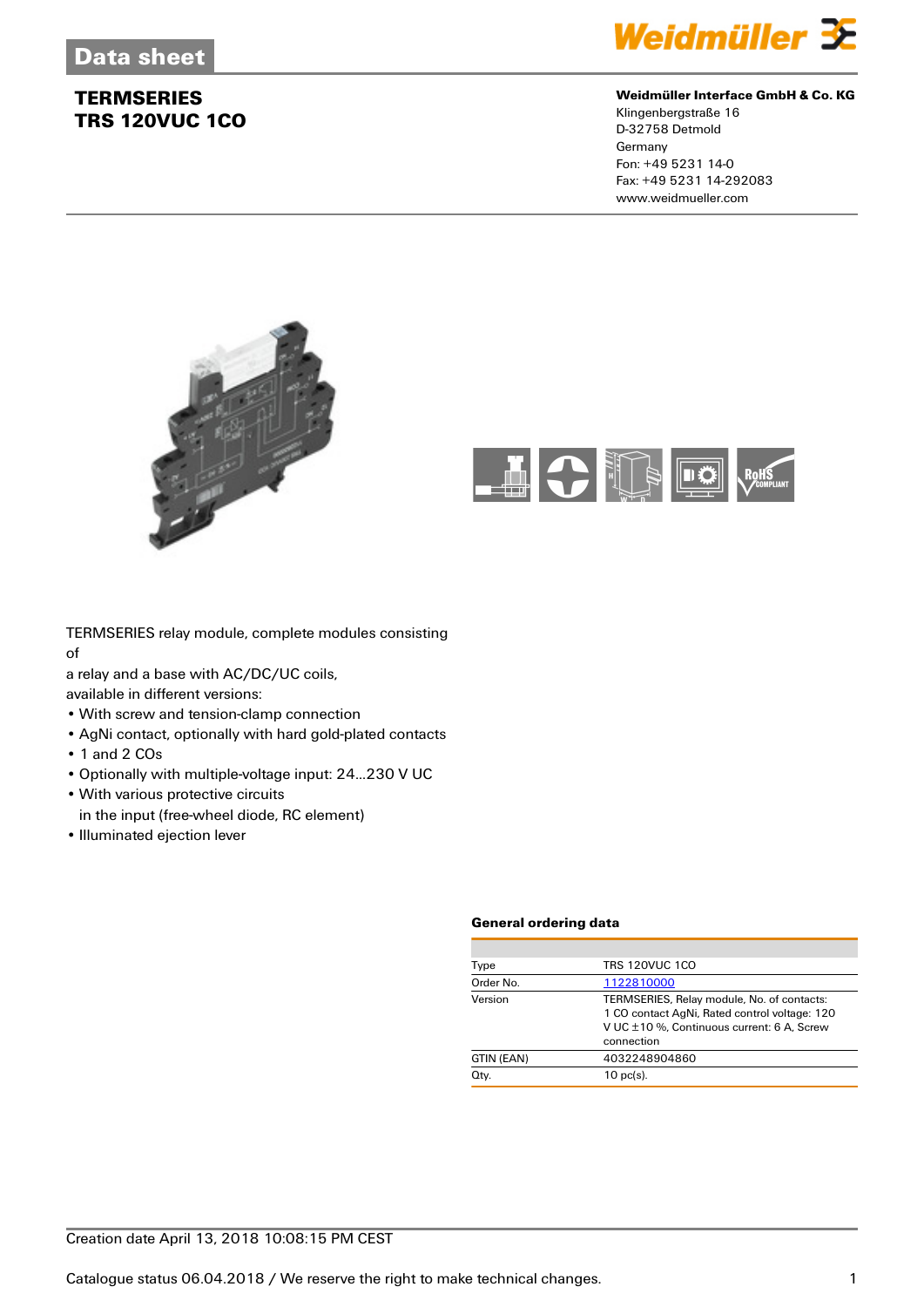# **Technical data**



#### **Weidmüller Interface GmbH & Co. KG**

Klingenbergstraße 16 D-32758 Detmold Germany Fon: +49 5231 14-0 Fax: +49 5231 14-292083

| <b>Dimensions and weights</b>                                                         |                                                       |                                                   |                                            |
|---------------------------------------------------------------------------------------|-------------------------------------------------------|---------------------------------------------------|--------------------------------------------|
|                                                                                       |                                                       |                                                   |                                            |
| Width                                                                                 | $6.4 \text{ mm}$                                      | Width (inches)                                    | 0.252 inch                                 |
| Height                                                                                | 89.6 mm                                               | Height (inches)                                   | 3.528 inch                                 |
| Depth                                                                                 | 87.8 mm                                               | Depth (inches)                                    | 3.457 inch                                 |
| Net weight                                                                            | 34 <sub>g</sub>                                       |                                                   |                                            |
| Temperatures                                                                          |                                                       |                                                   |                                            |
|                                                                                       |                                                       |                                                   |                                            |
| Humidity                                                                              | 5-95% rel. humidity, $T_u =$<br>40°C, no condensation | Operating temperature, max.                       | 60 °C                                      |
| Operating temperature, min.                                                           | -40 $^{\circ}$ C                                      | Storage temperature, max.                         | 85 °C                                      |
| Storage temperature, min.                                                             | -40 $^{\circ}$ C                                      | Operating temperature                             | -40 °C60 °C                                |
| Storage temperature                                                                   | -40 °C85 °C                                           |                                                   |                                            |
| Input                                                                                 |                                                       |                                                   |                                            |
|                                                                                       |                                                       | <b>Rated current AC</b>                           |                                            |
| Rated control voltage<br>Rated current DC                                             | 120 V UC ± 10 %                                       |                                                   | 4 mA<br>0.48 VA, 420 mW                    |
|                                                                                       | 3.5 <sub>mA</sub><br>89 V / 50 V AC                   | Power rating                                      | 2.7 mA / 1 mA AC                           |
| Pull-in/drop-out voltage, typ.                                                        | 100 V / 57 V DC                                       | Pull-in/drop-out current, typ.                    | 1.9 mA / 0.5 mA DC                         |
| Status indicator                                                                      | Green LED                                             | Protective circuit                                | Rectifier                                  |
| Coil voltage of the replacement relay<br>deviating from the rated control voltage Yes |                                                       | Coil voltage of the replacement relay             | 60 V DC                                    |
| <b>Output</b>                                                                         |                                                       |                                                   |                                            |
|                                                                                       |                                                       |                                                   |                                            |
| Rated switching voltage                                                               | 250 V AC                                              | Max. switching voltage, AC                        | 250 V                                      |
| Max. switching voltage, DC                                                            | 250V                                                  | Continuous current                                | 6 A                                        |
| Inrush current                                                                        | 20 A / 20 ms                                          | AC switching capacity (resistive), max.           | 1500 VA                                    |
| DC switching capacity (resistive), max.                                               | 144 W @ 24 V                                          | Switch-on delay                                   | ≤ 11 ms                                    |
| Switch-off delay                                                                      | $\leq 40$ ms                                          | Min. switching power                              | 1 mA @ 24 V, 10 mA @ 12<br>V, 100 mA @ 5 V |
| Max. switching frequency at rated load                                                | $0.1$ Hz                                              |                                                   |                                            |
| <b>Contact data</b>                                                                   |                                                       |                                                   |                                            |
| Contact type                                                                          | 1 CO contact (AgNi)                                   | Mechanical service life                           | $5 \times 10^6$ switching cycles           |
|                                                                                       |                                                       |                                                   |                                            |
| <b>General data</b>                                                                   |                                                       |                                                   |                                            |
| Mounting rail                                                                         | <b>TS 35</b>                                          | Test button                                       | $\mathsf{No}$                              |
| Mechanical switch position indicator                                                  | No                                                    | UL 94 flammability rating                         | $V - O$                                    |
| <b>Insulation coordination</b>                                                        |                                                       |                                                   |                                            |
|                                                                                       |                                                       |                                                   |                                            |
| Rated voltage                                                                         | 300V                                                  | Surge voltage category                            | Ш                                          |
| Pollution severity                                                                    | $\overline{2}$                                        | Protection degree                                 | <b>IP20</b>                                |
| Dielectric strength input - output                                                    | 4 kV $_{\text{eff}}$ / 1 min.                         | Creepage and clearance distance input -<br>output | $\geq 5.5$ mm                              |
| Dielectric strength of open contact                                                   | 1 kV $_{\text{eff}}$ / 1 min                          | Dielectric strength to mounting rail              | 4 kV $_{\text{eff}}$ / 1 min.              |
| Impulse withstand voltage                                                             | $6$ kV (1.2/50 µs)                                    |                                                   |                                            |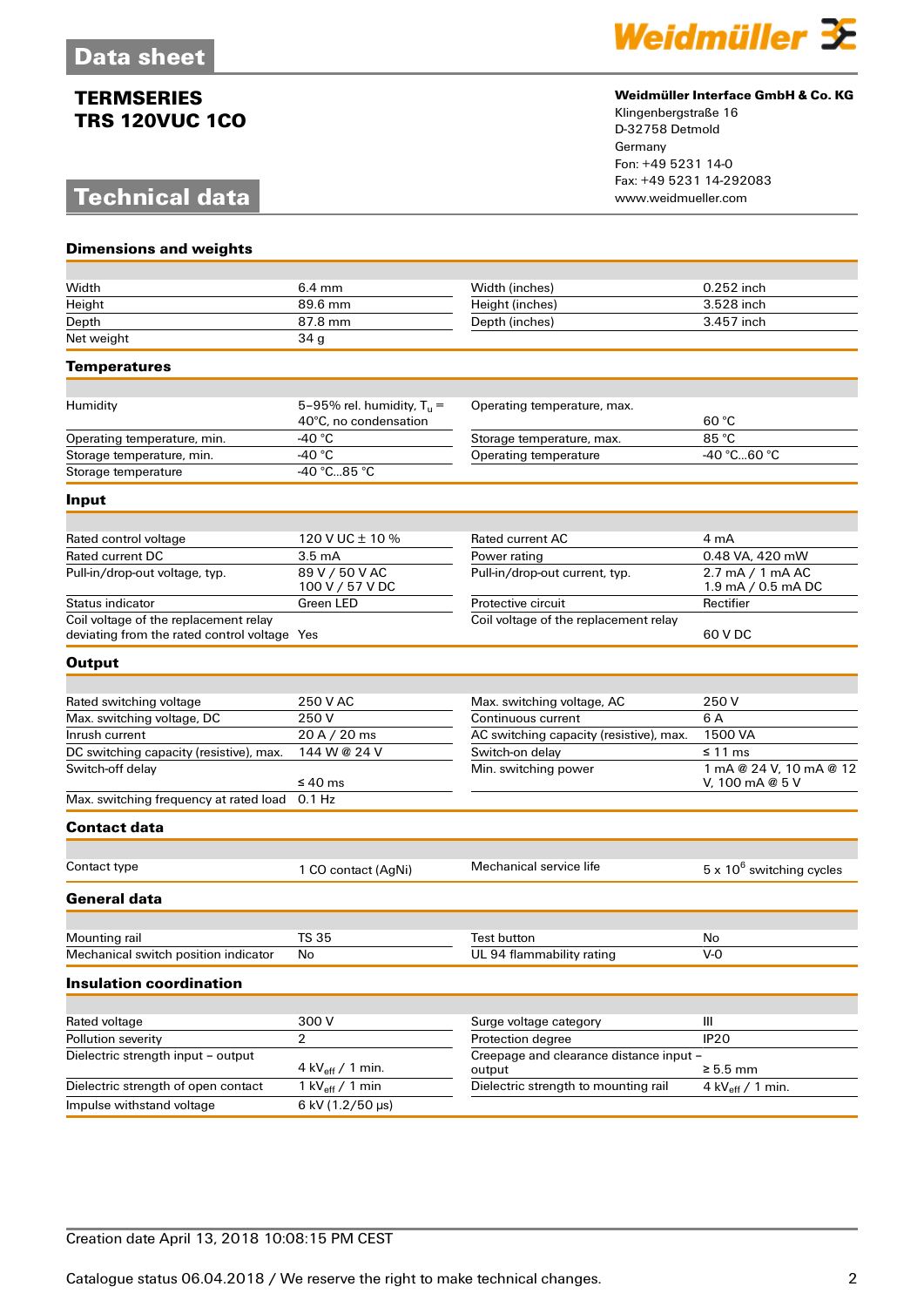# **Technical data**



#### **Weidmüller Interface GmbH & Co. KG**

Klingenbergstraße 16 D-32758 Detmold Germany Fon: +49 5231 14-0 Fax: +49 5231 14-292083

| Further details of approvals / standards                      |                                                        |                                                               |                                 |  |
|---------------------------------------------------------------|--------------------------------------------------------|---------------------------------------------------------------|---------------------------------|--|
|                                                               |                                                        |                                                               |                                 |  |
| <b>Standards</b>                                              | EN 50178, EN 55011, EN<br>61000-6-1, 2, 4              | Certificate No. (DNVGL)                                       | TAA00001E5                      |  |
| Certificate no. (cULus)                                       | E141197                                                |                                                               |                                 |  |
| <b>Connection data</b>                                        |                                                        |                                                               |                                 |  |
|                                                               |                                                        |                                                               |                                 |  |
| Wire connection method                                        | Screw connection                                       | Stripping length, rated connection                            | 8 mm                            |  |
| Tightening torque, max.                                       | $0.4$ Nm                                               | Clamping range, rated connection                              | $1.5 \text{ mm}^2$              |  |
| Clamping range, min.                                          | $0.14 \, \text{mm}^2$                                  | Clamping range, max.                                          | $2.5$ mm <sup>2</sup>           |  |
| Wire connection cross section AWG,                            |                                                        | Wire connection cross section AWG.                            |                                 |  |
| min.                                                          | <b>AWG 26</b>                                          | max.                                                          | <b>AWG 14</b>                   |  |
| Wire cross-section, solid, min.                               | $0.14 \, \text{mm}^2$                                  | Wire cross-section, solid, max.                               | $2.5$ mm <sup>2</sup>           |  |
| Wire connection cross-section, finely                         |                                                        | Wire connection cross section, finely                         |                                 |  |
| stranded, min.<br>Wire cross-section, finely stranded, min.   | $0.14 \, \text{mm}^2$                                  | stranded, max.<br>Wire cross-section, finely stranded, max.   | $2.5$ mm <sup>2</sup>           |  |
| (AWG)                                                         | AWG 26                                                 | (AWG)                                                         | <b>AWG 14</b>                   |  |
| Wire connection cross-section, finely                         |                                                        | Wire connection cross-section, finely                         |                                 |  |
| stranded with wire-end ferrules DIN<br>46228/4, min.          | $0.25$ mm <sup>2</sup>                                 | stranded with wire-end ferrules DIN<br>46228/4, max.          | $2.5 \text{ mm}^2$              |  |
| Conductor cross-section, flexible, AEH<br>(DIN 46228-1), min. | $0.25$ mm <sup>2</sup>                                 | Conductor cross-section, flexible, AEH<br>(DIN 46228-1), max. | $2.5 \text{ mm}^2$              |  |
| Wire connection cross section, finely                         |                                                        | Wire cross-section, finely stranded, two                      |                                 |  |
| stranded, two clampable wires, min.                           | $0.5$ mm <sup>2</sup>                                  | clampable wires, max.                                         | $1 \text{ mm}^2$                |  |
| Twin wire-end ferrules, min.                                  | $0.5$ mm <sup>2</sup>                                  | Twin wire-end ferrules, max.                                  | $1 \text{ mm}^2$                |  |
| <b>Blade</b> size                                             | size PHO                                               | Gauge to IEC 60947-1                                          | A <sub>1</sub> , B <sub>1</sub> |  |
| <b>Rated data UL</b>                                          |                                                        |                                                               |                                 |  |
| Ambient temperature (operational), max. 60 °C                 |                                                        | Connection cross-section AWG, min.                            | <b>AWG 26</b>                   |  |
| Connection cross-section AWG, max.                            |                                                        | Type of conductor                                             | rigid copper conductor,         |  |
|                                                               | <b>AWG 14</b>                                          |                                                               | flexible copper conductor       |  |
| Tightening torque, max.                                       | $0.4$ Nm                                               | Pollution severity level                                      | $\mathcal{P}$                   |  |
| <b>Classifications</b>                                        |                                                        |                                                               |                                 |  |
|                                                               |                                                        |                                                               |                                 |  |
| <b>ETIM 5.0</b>                                               | EC001437                                               | <b>ETIM 6.0</b>                                               | EC001437                        |  |
| eClass 6.2                                                    | 27-37-16-01                                            | eClass 7.1                                                    | 27-37-16-01                     |  |
| eClass 8.1                                                    | 27-37-16-01                                            | eClass 9.0                                                    | 27-37-16-01                     |  |
| eClass 9.1                                                    | 27-37-16-01                                            |                                                               |                                 |  |
| <b>Product information</b>                                    |                                                        |                                                               |                                 |  |
|                                                               |                                                        |                                                               |                                 |  |
| Descriptive text ordering data                                | Spare relay<br>Type: RSS113060<br>Orderno.: 4061630000 |                                                               |                                 |  |
| Descriptive text technical data                               | Accessories page.                                      | Accessories and dimensional drawings: refer to the TERMSERIES |                                 |  |
| <b>Approvals</b>                                              |                                                        |                                                               |                                 |  |
|                                                               |                                                        |                                                               |                                 |  |
| Approvals                                                     |                                                        |                                                               |                                 |  |
|                                                               |                                                        |                                                               |                                 |  |
|                                                               |                                                        | US                                                            |                                 |  |
|                                                               |                                                        |                                                               |                                 |  |
|                                                               |                                                        |                                                               |                                 |  |

ROHS Conform

#### Creation date April 13, 2018 10:08:15 PM CEST

Catalogue status 06.04.2018 / We reserve the right to make technical changes. 33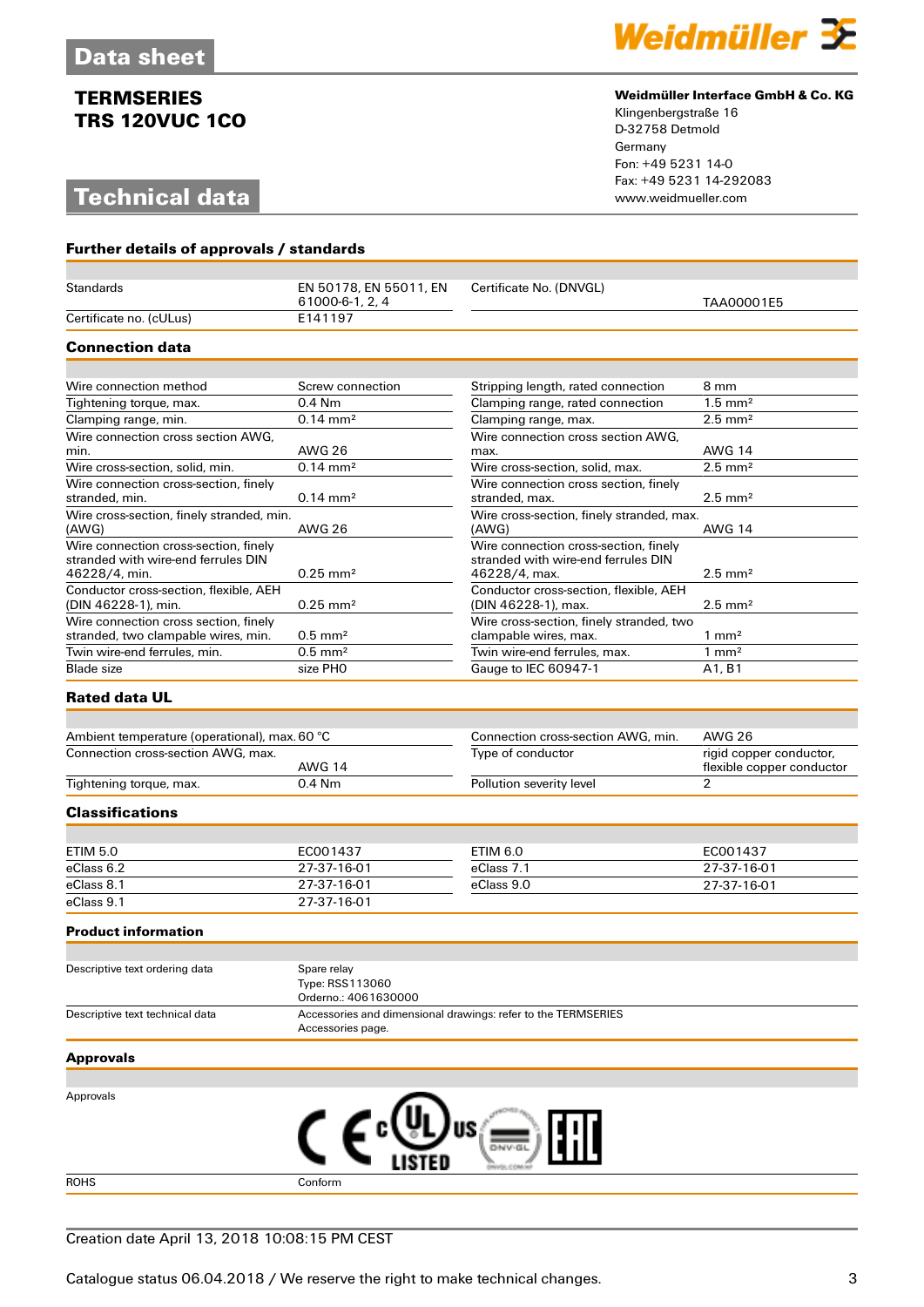# **Technical data**

### **Downloads**

| Weidmüller 32 |  |  |
|---------------|--|--|
|               |  |  |

### **Weidmüller Interface GmbH & Co. KG**

Klingenbergstraße 16 D-32758 Detmold Germany Fon: +49 5231 14-0 Fax: +49 5231 14-292083

| Approval/Certificate/Document of |                               |
|----------------------------------|-------------------------------|
| Conformity                       | DE PA5600 160229 001.pdf      |
| Brochure/Catalogue               | CAT 4.2 ELECTR 15/16 EN       |
| <b>Engineering Data</b>          | EPLAN, WSCAD, Zuken E3.S      |
| <b>Engineering Data</b>          | <b>STEP</b>                   |
| User Documentation               | <b>Operating Instructions</b> |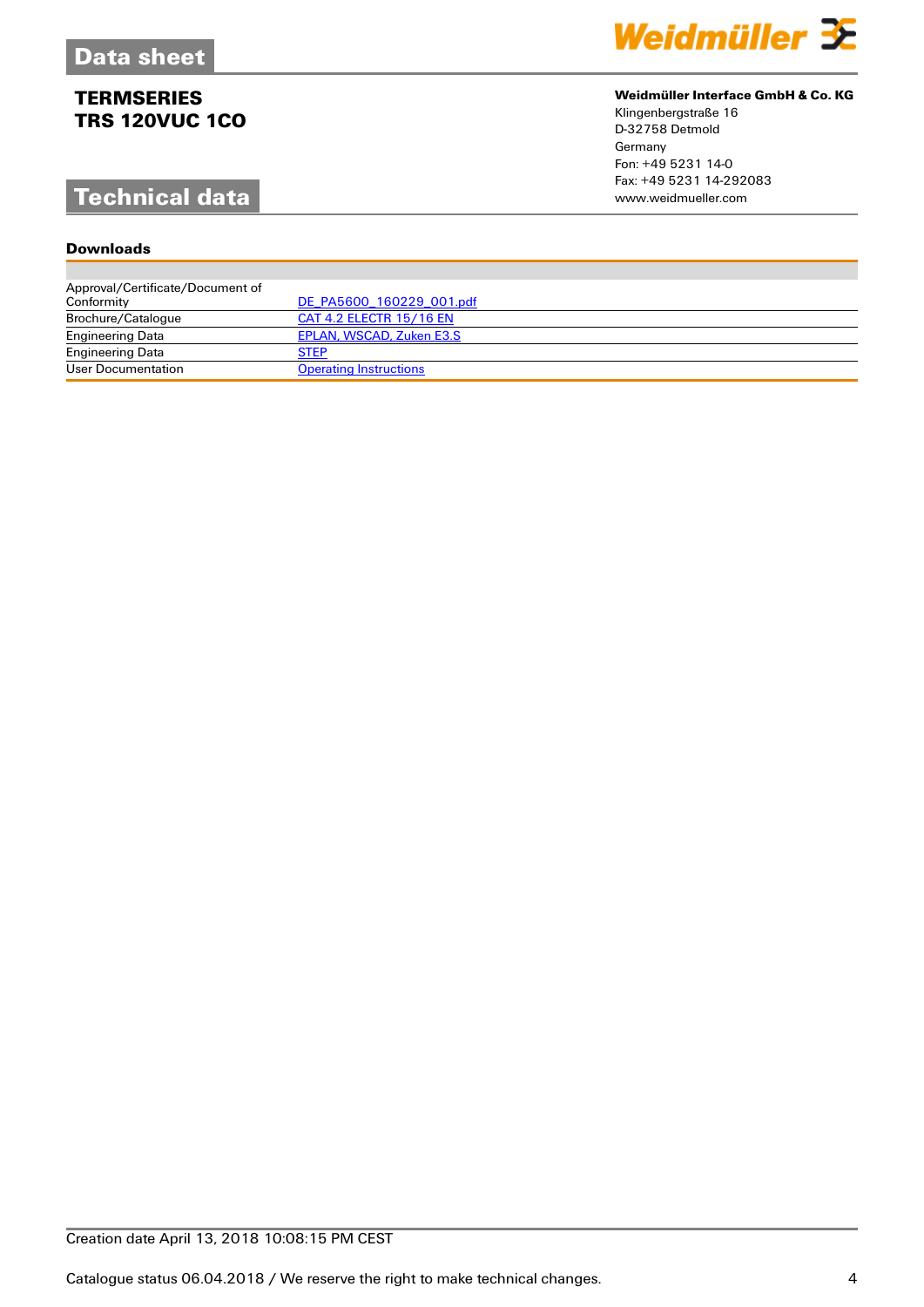# **Drawings**



### **Weidmüller Interface GmbH & Co. KG**

Klingenbergstraße 16 D-32758 Detmold Germany Fon: +49 5231 14-0 Fax: +49 5231 14-292083